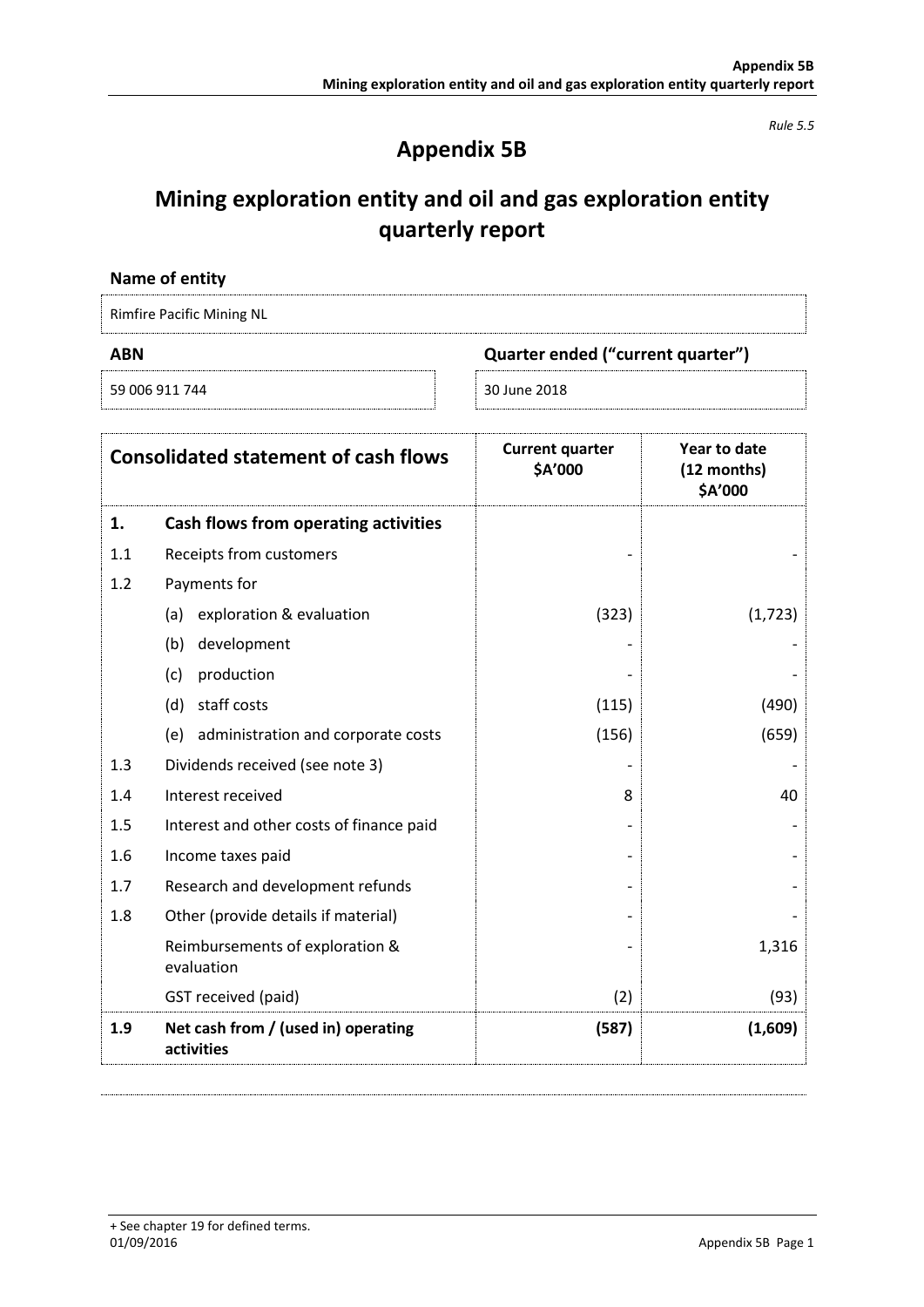| <b>Consolidated statement of cash flows</b> |                                                                                | <b>Current quarter</b><br>\$A'000 | Year to date<br>(12 months)<br>\$A'000 |
|---------------------------------------------|--------------------------------------------------------------------------------|-----------------------------------|----------------------------------------|
| 2.                                          | Cash flows from investing activities                                           |                                   |                                        |
| 2.1                                         | Payments to acquire:                                                           |                                   |                                        |
|                                             | property, plant and equipment<br>(a)                                           |                                   | (68)                                   |
|                                             | tenements (see item 10)<br>(b)                                                 |                                   |                                        |
|                                             | investments<br>(c)                                                             |                                   |                                        |
|                                             | other non-current assets<br>(d)                                                |                                   |                                        |
| 2.2                                         | Proceeds from the disposal of:                                                 |                                   |                                        |
|                                             | property, plant and equipment<br>(a)                                           |                                   | 2                                      |
|                                             | tenements (see item 10)<br>(b)                                                 |                                   |                                        |
|                                             | investments<br>(c)                                                             |                                   |                                        |
|                                             | (d)<br>other non-current assets                                                |                                   |                                        |
| 2.3                                         | Cash flows from loans to other entities                                        |                                   |                                        |
| 2.4                                         | Dividends received (see note 3)                                                |                                   |                                        |
| 2.5                                         | Other (provide details if material)                                            |                                   |                                        |
| 2.6                                         | Net cash from / (used in) investing<br>activities                              |                                   | (66)                                   |
|                                             |                                                                                |                                   |                                        |
| 3.                                          | <b>Cash flows from financing activities</b>                                    |                                   |                                        |
| 3.1                                         | Proceeds from issues of shares                                                 |                                   |                                        |
| 3.2                                         | Proceeds from issue of convertible notes                                       |                                   |                                        |
| 3.3                                         | Proceeds from exercise of share options                                        |                                   |                                        |
| 3.4                                         | Transaction costs related to issues of<br>shares, convertible notes or options |                                   |                                        |
| 3.5                                         | Proceeds from borrowings                                                       |                                   |                                        |
| 3.6                                         | Repayment of borrowings                                                        |                                   |                                        |
| 3.7                                         | Transaction costs related to loans and<br>borrowings                           |                                   |                                        |

3.8 Dividends paid

3.9 Other (provide details if material)  $\overline{\phantom{a}}$  -  $\overline{\phantom{a}}$  -

**3.10 Net cash from / (used in) financing activities**

**- -**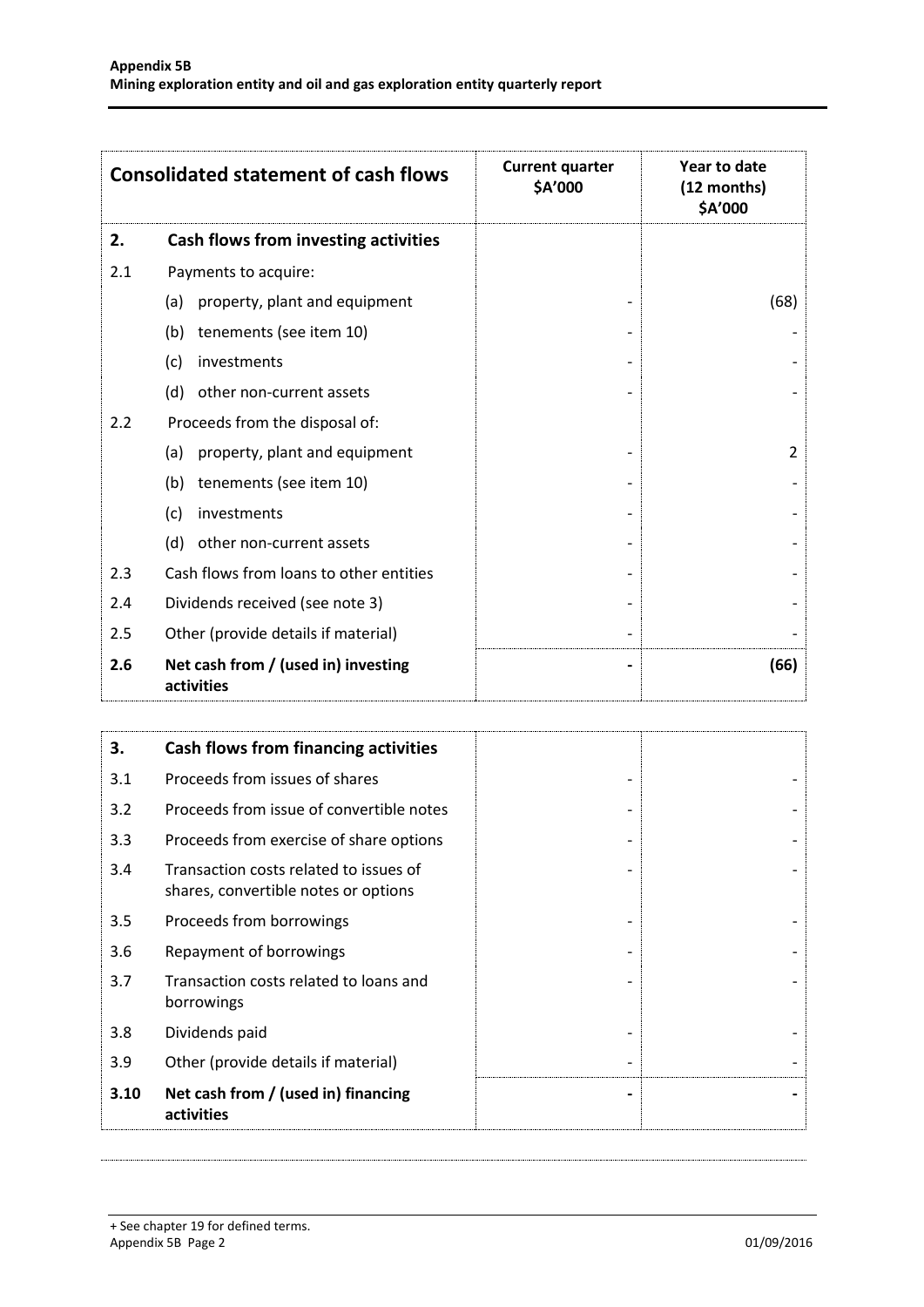| <b>Consolidated statement of cash flows</b> |                                                                          | <b>Current quarter</b><br>\$A'000 | Year to date<br>(12 months)<br>\$A'000 |
|---------------------------------------------|--------------------------------------------------------------------------|-----------------------------------|----------------------------------------|
| 4.                                          | Net increase / (decrease) in cash and<br>cash equivalents for the period | (587)                             | (1,675)                                |
| 4.1                                         | Cash and cash equivalents at beginning of<br>period                      | 1,481                             | 2,569                                  |
| 4.2                                         | Net cash from / (used in) operating<br>activities (item 1.9 above)       | (587)                             | (1,609)                                |
| 4.3                                         | Net cash from / (used in) investing<br>activities (item 2.6 above)       |                                   | (66)                                   |
| 4.4                                         | Net cash from / (used in) financing<br>activities (item 3.10 above)      |                                   |                                        |
| 4.5                                         | Effect of movement in exchange rates on<br>cash held                     |                                   |                                        |
| 4.6                                         | Cash and cash equivalents at end of<br>period                            | 894                               | 894                                    |

| 5.  | <b>Reconciliation of cash and cash</b><br>equivalents<br>at the end of the quarter (as shown in the<br>consolidated statement of cash flows) to<br>the related items in the accounts | <b>Current quarter</b><br>\$A'000 | <b>Previous quarter</b><br>\$A'000 |
|-----|--------------------------------------------------------------------------------------------------------------------------------------------------------------------------------------|-----------------------------------|------------------------------------|
| 5.1 | <b>Bank balances</b>                                                                                                                                                                 | 265                               | 341                                |
| 5.2 | Call deposits                                                                                                                                                                        | 629                               | 1,141                              |
| 5.3 | <b>Bank overdrafts</b>                                                                                                                                                               |                                   |                                    |
| 5.4 | Other (provide details)                                                                                                                                                              | $\qquad \qquad \blacksquare$      |                                    |
| 5.5 | Cash and cash equivalents at end of<br>quarter (should equal item 4.6 above)                                                                                                         | 894                               | 1.482                              |

## **6.** Payments to directors of the entity and their associates

- 6.1 Aggregate amount of payments to these parties included in item 1.2
- 6.2 Aggregate amount of cash flow from loans to these parties included in item 2.3
- 6.3 Include below any explanation necessary to understand the transactions included in items 6.1 and 6.2

\$64,612 was paid to John Kaminsky as remuneration for the months of April to June 2018. A total of \$30,264 was paid to non-executive directors as fees for the months of April to June 2018. A total of \$7,223 of superannuation was paid to related parties for the quarter ending March 2018.

| <b>Current quarter</b><br>\$A'000 |  |
|-----------------------------------|--|
| 102                               |  |
|                                   |  |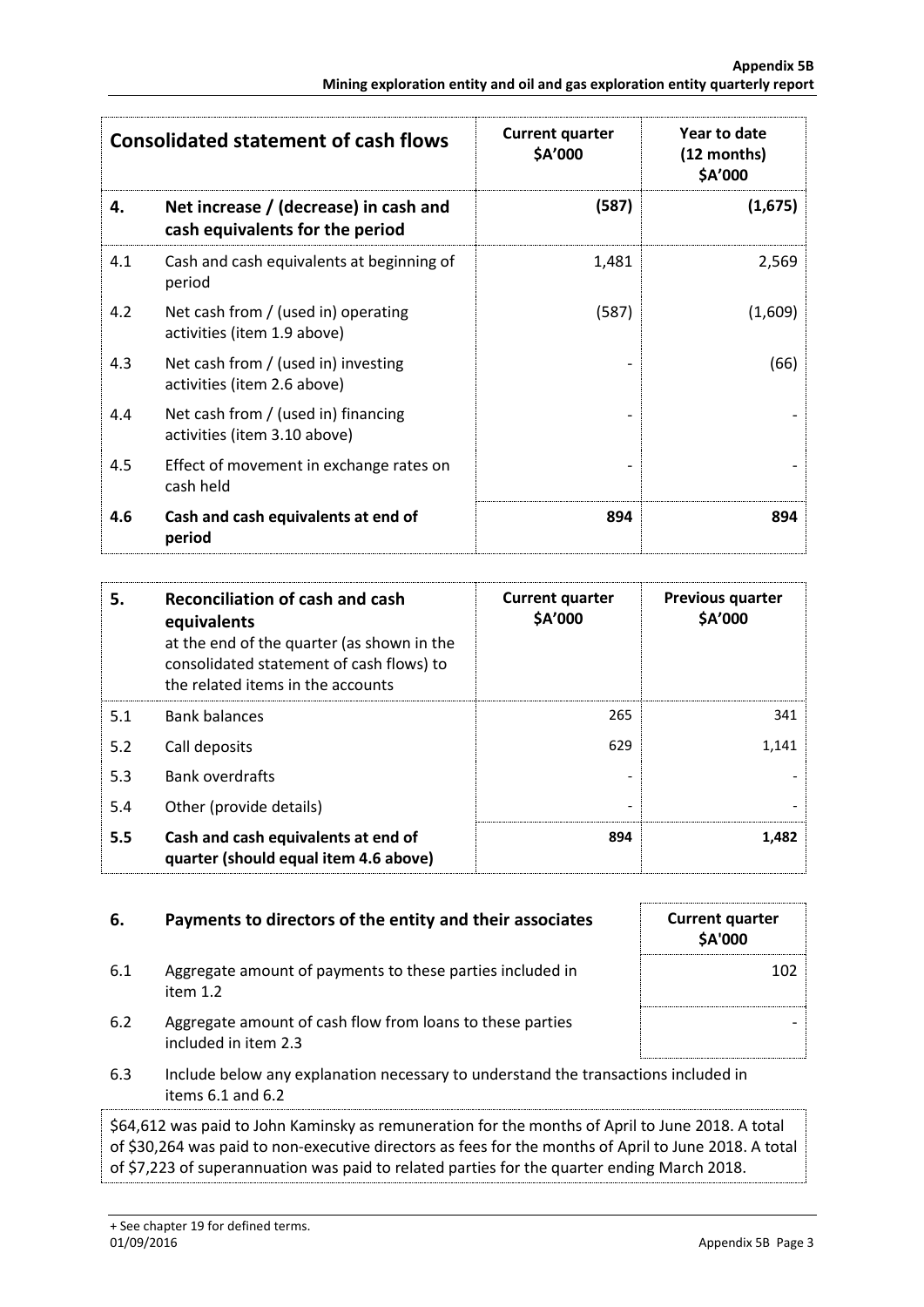#### **7. Payments to related entities of the entity and their associates**

- 7.1 Aggregate amount of payments to these parties included in item 1.2
- 7.2 Aggregate amount of cash flow from loans to these parties included in item 2.3
- 7.3 Include below any explanation necessary to understand the transactions included in items 7.1 and 7.2

| 8.  | <b>Financing facilities available</b><br>Add notes as necessary for an understanding of the<br>position | <b>Total facility amount</b><br>at quarter end<br><b>\$A'000</b> | Amount drawn at<br>quarter end<br><b>\$A'000</b> |
|-----|---------------------------------------------------------------------------------------------------------|------------------------------------------------------------------|--------------------------------------------------|
| 8.1 | Loan facilities                                                                                         |                                                                  |                                                  |
| 8.2 | Credit standby arrangements                                                                             |                                                                  |                                                  |
| 8.3 | Other (please specify)                                                                                  |                                                                  |                                                  |

8.4 Include below a description of each facility above, including the lender, interest rate and whether it is secured or unsecured. If any additional facilities have been entered into or are proposed to be entered into after quarter end, include details of those facilities as well.

| 9.  | Estimated cash outflows for next quarter | \$A'000 |
|-----|------------------------------------------|---------|
| 9.1 | Exploration and evaluation               | 150     |
| 9.2 | Development                              |         |
| 9.3 | Production                               |         |
| 9.4 | Staff costs                              | 80      |
| 9.5 | Administration and corporate costs       | 80      |
| 9.6 | Other (provide details if material)      |         |
| 9.7 | <b>Total estimated cash outflows</b>     | 310     |